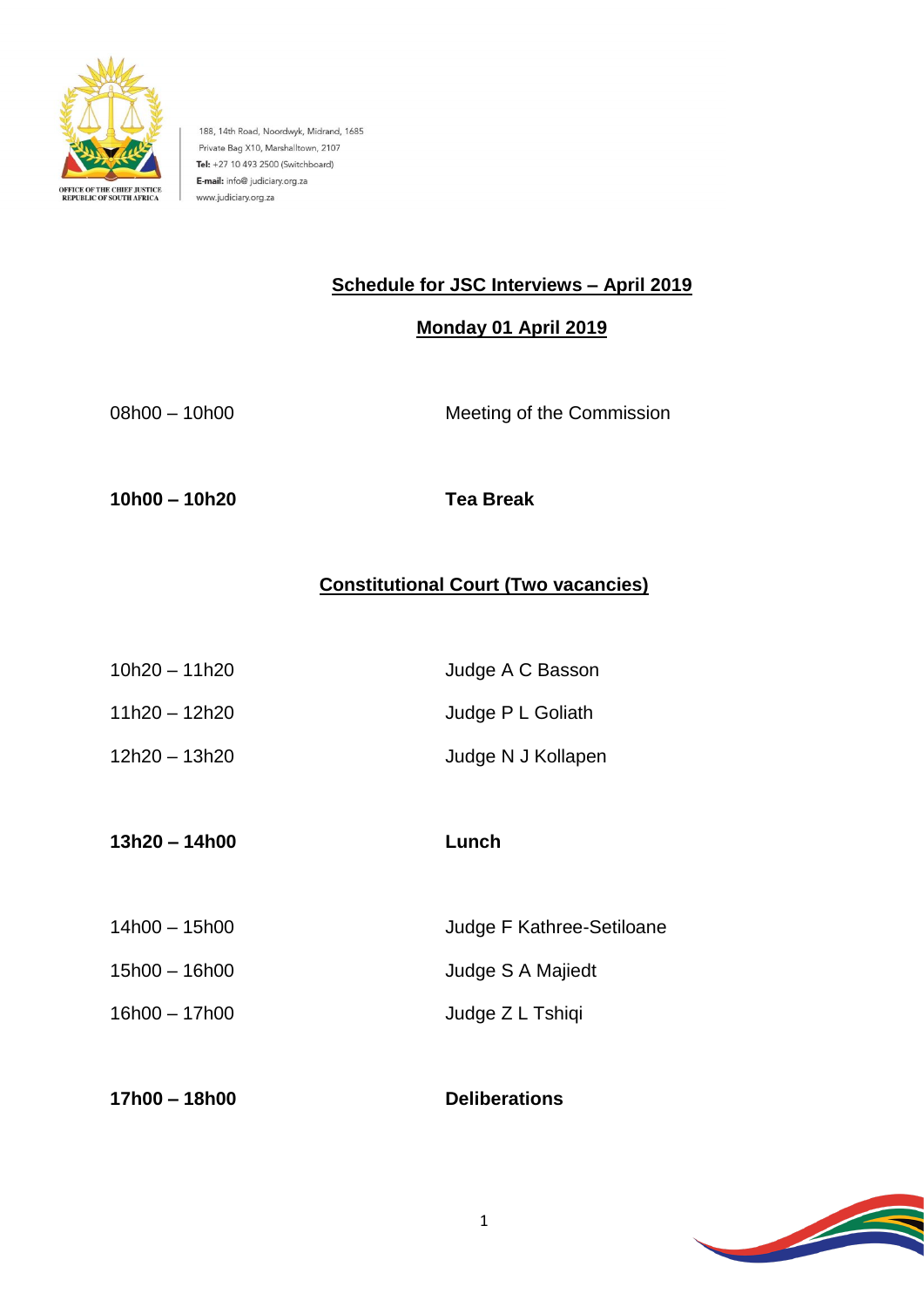### **Tuesday 02 April 2019**

# **Supreme Court of Appeal (One vacancy) (Deputy President)**

| $08h00 - 09h00$ | Judge X M Petse                              |
|-----------------|----------------------------------------------|
| $09h00 - 10h00$ | <b>Deliberations</b>                         |
| $10h00 - 10h20$ | <b>Tea Break</b>                             |
|                 | <b>Supreme Court of Appeal (5 vacancies)</b> |
| $10h20 - 11h00$ | Judge D V Dlodlo                             |
| $11h00 - 11h40$ | Judge T R Gorven                             |
| $11h40 - 12h20$ | Judge C E Heaton Nicholls                    |
| 12h20 - 13h00   | Judge Y T Mbatha                             |
| $13h00 - 13h40$ | Lunch                                        |
| $12610 + 1620$  | $L_{L}$ daa D.A.Mouar                        |

| $13h40 - 14h20$ | Judge P A Meyer     |
|-----------------|---------------------|
| $14h20 - 15h00$ | Judge F E Mokgohloa |
| $15h00 - 15h40$ | Judge S P Mothle    |
| 15h40 – 16h20   | Judge C M Plasket   |
| $16h20 - 17h00$ | Judge O L Rogers    |
|                 |                     |

| 17h00 - 18h00 | <b>Deliberations</b> |
|---------------|----------------------|
|---------------|----------------------|

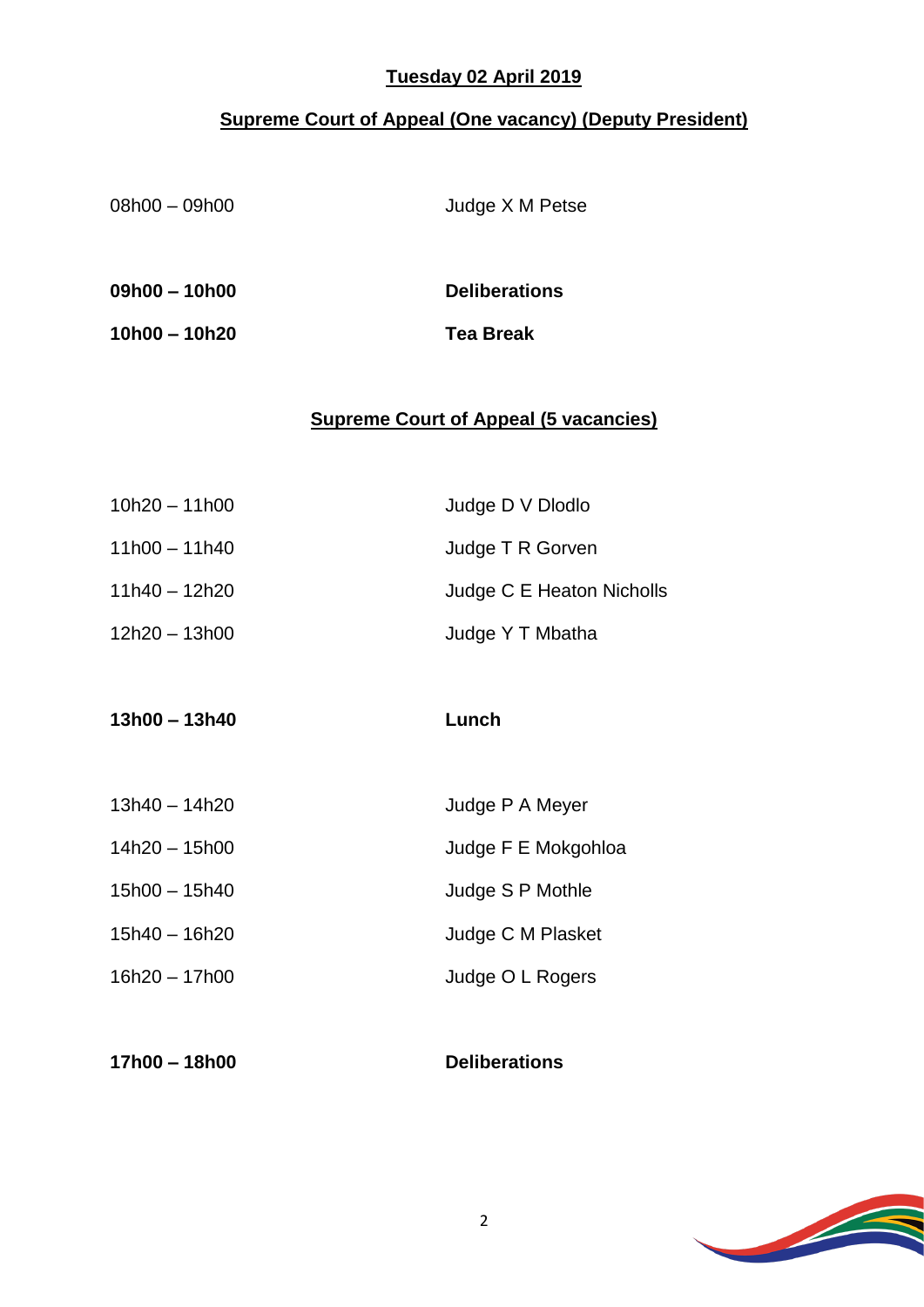#### **Wednesday 03 April 2019**

## **Northern Cape Division of the High Court (One vacancy) (Deputy Judge President)**

| $08h00 - 08h40$ | Judge B M Pakati     |
|-----------------|----------------------|
| 08h40 - 09h20   | Judge M V Phatshoane |
| $09h20 - 10h20$ | <b>Deliberations</b> |
| $10h20 - 10h40$ | <b>Tea Break</b>     |

#### **Eastern Cape Division of the High Court (One vacancy) (Grahamstown**

| $10h40 - 11h20$ | Ms Onica Van Papendorp                                                                                            |
|-----------------|-------------------------------------------------------------------------------------------------------------------|
| 11h20 – 12h20   | <b>Deliberations</b>                                                                                              |
| 12h20 - 13h00   | Deliberations on the amendment of the<br>headquarters of Deputy Judge President in<br>respect of the Eastern Cape |
| 13h00 - 13h40   | Lunch                                                                                                             |